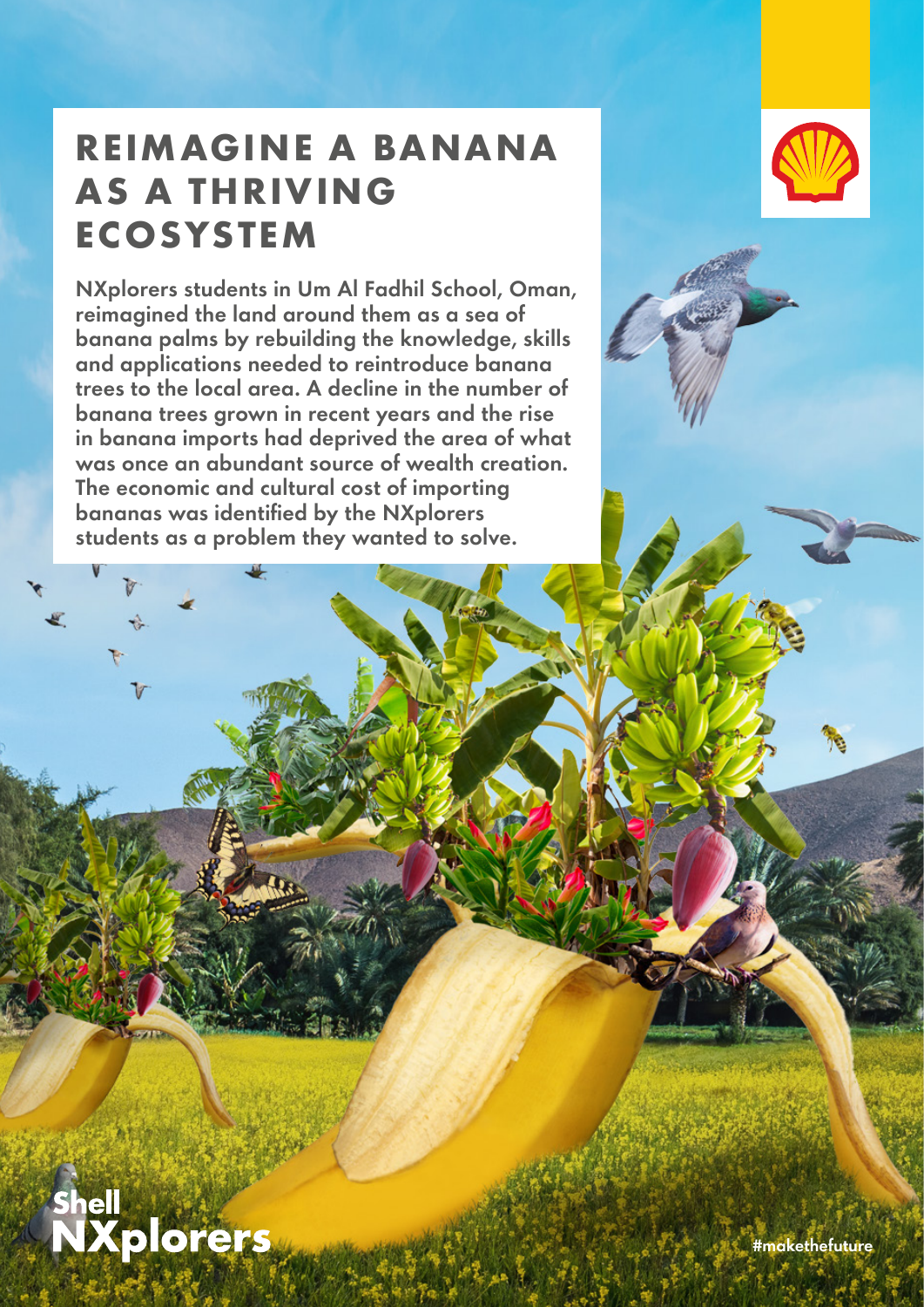NXplorers students in Birkat al Mouz wondered why, an area known as The Sea of Banana Palms, was importing bananas. Through the exploration phase of the project NXplorers students identified the harsh conditions of Oman's hot temperatures and low rainfall alongside a cultural and agricultural shift away from cultivating banana palms as the major factors. They came up with a plan to reimagine their landscape as one full of banana plantations.

They hoped that the idea, rooted in their heritage and culture, would help to seed the knowledge to regrow and replenish their region with a fruitful contribution to the local economy.

### RETHINKING BANANA IMPORTS

The area of Birkat Al Mouz literally translates into Sea of Banana Palms in English as it was a region famous for being rich in bananas. But in recent decades, owing to environmental and economic pressures, farmers had started to grow different kinds of crops or sell their land for other commercial uses.

To tackle both problems the students needed to address a knowledge gap that had developed, as to grow a plantation requires an extensive understanding of both the variety of seedlings and the microclimate and soil conditions to grow them successfully – an understanding that had diminished in recent years.

#### RESEARCHING THE PROBLEM

Beyond the climatic and economic pressures being put on farmers; the students were able to use NXthinking methodologies to identify two key factors that were hindering the community's ability to grow banana palms.

First, as peak hot season temperatures continue to rise and water scarcity concerns grow, the students acknowledged that these changing conditions were negatively affecting the growth of banana seedlings. Secondly, the students identified that

 $\epsilon$ By replanting bananas, the students were able to engage the community and revive the area's heritage creating a sustainable and viable ecosystem **44**